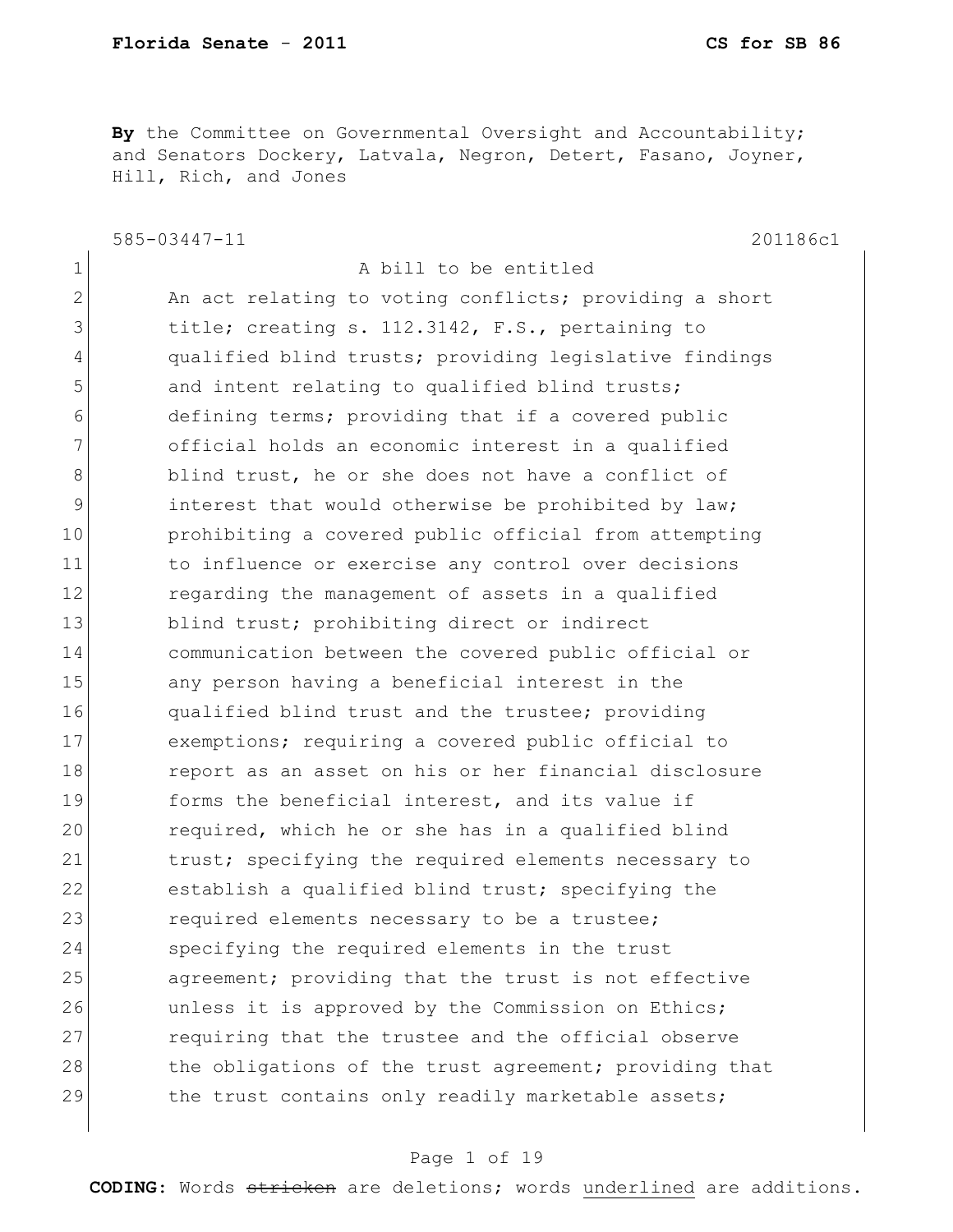585-03447-11 201186c1 30 requiring that the trust agreement be filed with the 31 commission within a specified time; providing for the 32 filing of an amendment to a financial disclosure 33 31 statement of a covered public official in specified 34 circumstances; amending s. 112.3143, F.S.; providing 35 an exception to provisions relating to voting 36 conflicts, to conform to changes made by the act; 37 creating s. 112.31435, F.S.; providing definitions; 38 prohibiting a member of the Legislature from voting 39 upon or participating in any legislation inuring to 40 the personal gain or loss of the member or his or her 41 relative; prohibiting a member of the Legislature from 42 participating in any legislation inuring to the 43 personal gain or loss of a business associate, 44 employer, board on which the member sits, principal by 45 whom the member is retained, or parent corporation or 46 subsidiary of such principal; requiring that a member 47 disclose all such interests to the applicable 48 legislative body or committee before such legislation 49 is considered; requiring that the member disclose the 50 specific nature of any such interests within a 51 specified period after the date on which a vote on the 52 legislation occurs; requiring that such disclosure be 53 made by written memorandum and filed with the 54 Secretary of the Senate or the Clerk of the House of 55 Representatives; requiring that the memorandum be 56 recorded in the journal of the house of which the 57 legislator is a member; requiring that a member of the 58 Legislature vote on the annual General Appropriations

#### Page 2 of 19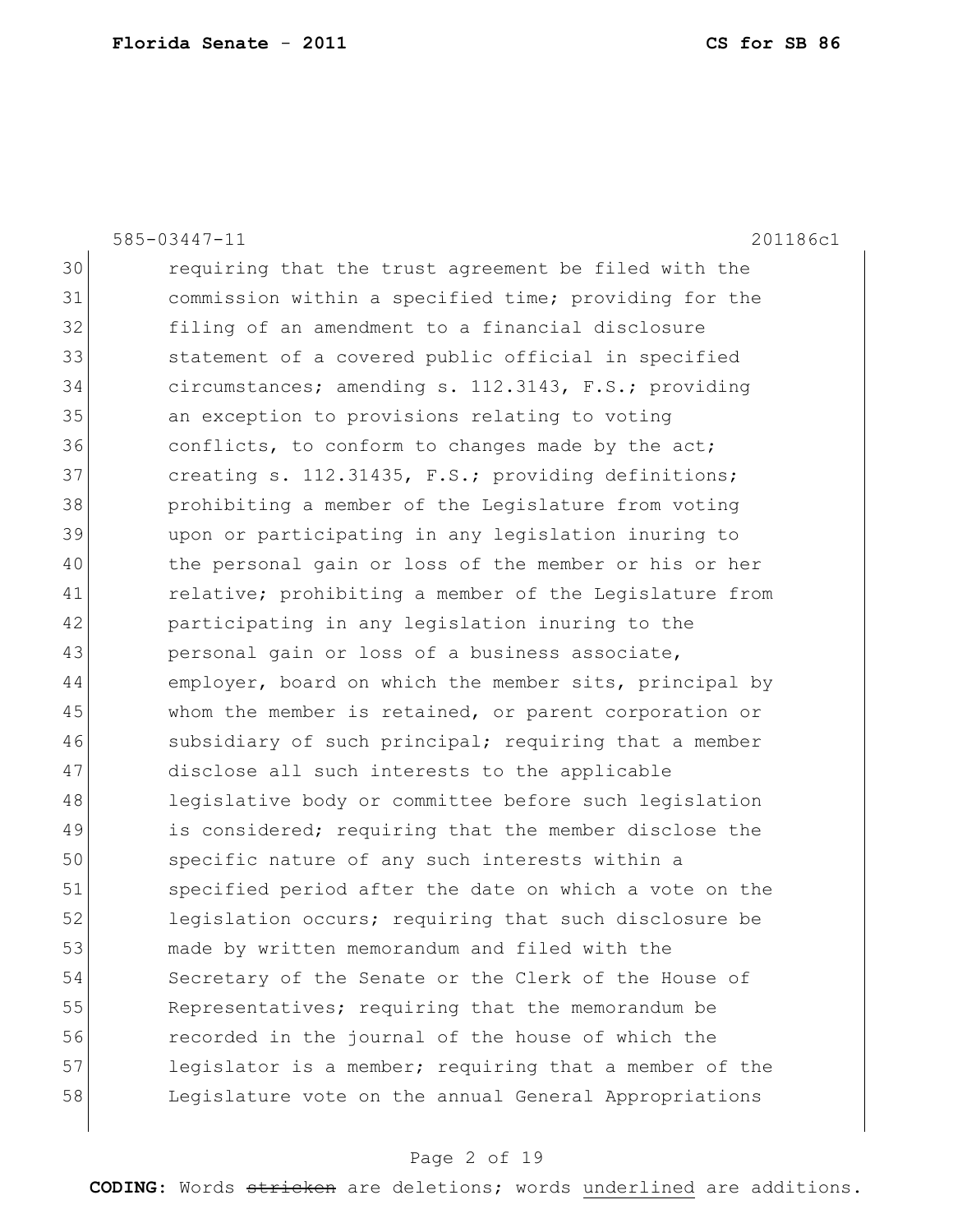|    | 201186c1<br>585-03447-11                                         |
|----|------------------------------------------------------------------|
| 59 | Act and disclose any conflict that he or she may have            |
| 60 | with a line-item appropriation contained in that act;            |
| 61 | amending s. 112.324, F.S.; providing procedures for              |
| 62 | investigations of complaints filed with the                      |
| 63 | commission; providing an effective date.                         |
| 64 |                                                                  |
| 65 | Be It Enacted by the Legislature of the State of Florida:        |
| 66 |                                                                  |
| 67 | Section 1. This act may be cited as the "Restoring Trust in      |
| 68 | Government Act."                                                 |
| 69 | Section 2. Section 112.3142, Florida Statutes, is created        |
| 70 | to read:                                                         |
| 71 | 112.3142 Qualified blind trusts.-                                |
| 72 | The Legislature finds that if a public official creates<br>(1)   |
| 73 | a trust, and if the public official does not know the identity   |
| 74 | of the financial interests held by the trust and does not        |
| 75 | control the interests held by the trust, his or her official     |
| 76 | actions would not be influenced or appear to be influenced by    |
| 77 | private considerations. Thus, it is the intent of the            |
| 78 | Legislature that the public policy goal of the state, which is   |
| 79 | to be achieved through reliance on a blind trust, be an actual   |
| 80 | "blindness" or lack of knowledge or control by the official with |
| 81 | respect to the interests held in trust.                          |
| 82 | As used in this section, the term:<br>(2)                        |
| 83 | "Cabinet" has the same meaning as in s. 20.03.<br>(a)            |
| 84 | "Commission" means the Commission on Ethics.<br>(b)              |
| 85 | "Covered public official" means the Governor, the<br>(C)         |
| 86 | Lieutenant Governor, or a member of the Cabinet.                 |
| 87 | (3) If a covered public official holds an economic interest      |
|    |                                                                  |

# Page 3 of 19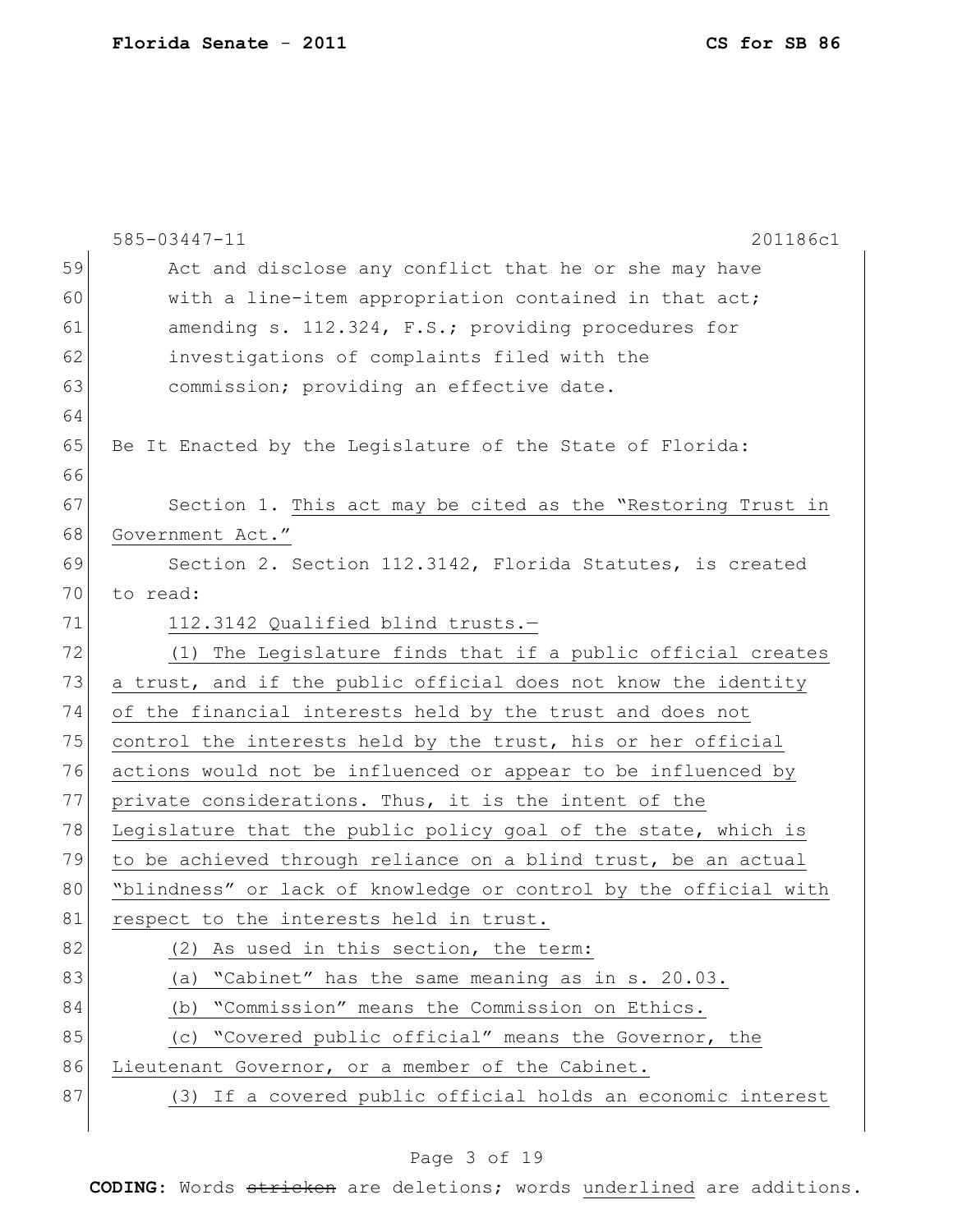|     | 585-03447-11<br>201186c1                                         |
|-----|------------------------------------------------------------------|
| 88  | in a qualified blind trust as defined in this section, he or she |
| 89  | does not have a conflict of interest prohibited under s.         |
| 90  | 112.313(3) or (7) or a voting conflict of interest under s.      |
| 91  | 112.3143 with regard to matters pertaining to that economic      |
| 92  | interest.                                                        |
| 93  | (4) Except as otherwise provided in this section, the            |
| 94  | covered public official may not attempt to influence or exercise |
| 95  | any control over decisions regarding the management of assets in |
| 96  | a qualified blind trust. The covered public official and each    |
| 97  | person having a beneficial interest in the qualified blind trust |
| 98  | may not make any effort to obtain information with respect to    |
| 99  | the holdings of the trust, including obtaining a copy of any     |
| 100 | trust tax return filed or any information relating thereto,      |
| 101 | except as otherwise provided in this section.                    |
| 102 | (5) Except for communications that consist solely of             |
| 103 | requests for distributions of cash or other unspecified assets   |
| 104 | of the trust, there shall be no direct or indirect communication |
| 105 | with respect to the trust between the covered public official or |
| 106 | any person having a beneficial interest in the qualified blind   |
| 107 | trust and the trustee, unless such communication is in writing   |
| 108 | and unless it relates only to:                                   |
| 109 | (a) A request for a distribution from the trust which does       |
| 110 | not specify whether the distribution is to be made in cash or in |
| 111 | kind;                                                            |
| 112 | (b) The general financial interests and needs of the             |
| 113 | covered public official or interested person, including, but not |
| 114 | limited to, an interest in maximizing income or long-term        |
| 115 | capital gain;                                                    |
| 116 | (c) The notification of the trustee of a law or regulation       |
|     |                                                                  |

# Page 4 of 19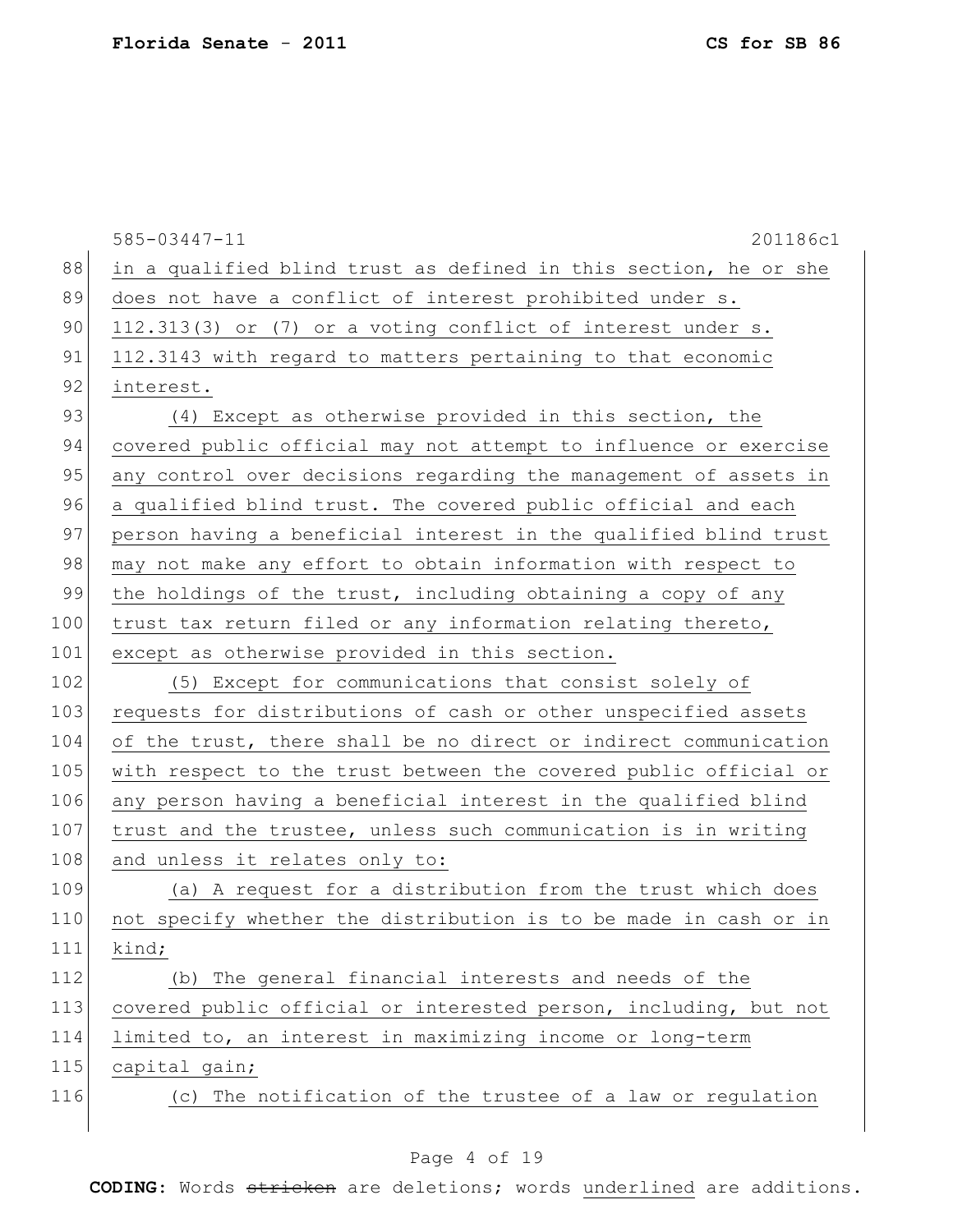|     | 585-03447-11<br>201186c1                                         |
|-----|------------------------------------------------------------------|
| 117 | subsequently applicable to the covered public official which     |
| 118 | prohibits the covered official from holding an asset and which   |
| 119 | notification directs that the asset not be held by the trust; or |
| 120 | (d) Directions to the trustee to sell all of an asset            |
| 121 | initially placed in the trust by the covered public official     |
| 122 | which, in the determination of the covered public official,      |
| 123 | creates a conflict of interest or the appearance thereof due to  |
| 124 | the subsequent assumption of duties by the public official.      |
| 125 | (6) The covered public official shall report as an asset on      |
| 126 | his or her financial disclosure forms the beneficial interest in |
| 127 | the qualified blind trust and its value, if the value is         |
| 128 | required to be disclosed. The covered public official shall      |
| 129 | report the blind trust as a primary source of income on his or   |
| 130 | her financial disclosure forms and its amount, if the amount of  |
| 131 | income is required to be disclosed. The covered public official  |
| 132 | is not required to report as a secondary source of income any    |
| 133 | source of income to the blind trust.                             |
| 134 | (7) In order to constitute a qualified blind trust, the          |
| 135 | trust must be established by the covered public official and     |
| 136 | meet the following requirements:                                 |
| 137 | (a) The person or entity appointed as a trustee must not         |
| 138 | be:                                                              |
| 139 | 1. The covered public official's spouse, child, parent,          |
| 140 | grandparent, grandchild, brother, sister, parent-in-law,         |
| 141 | brother-in-law, sister-in-law, aunt, uncle, or first cousin, or  |
| 142 | the spouse of any such person;                                   |
| 143 | 2. A person who is an elected or appointed public officer        |
| 144 | or a public employee; or                                         |
| 145 | 3. A person who has been appointed to serve in an agency by      |
|     |                                                                  |

# Page 5 of 19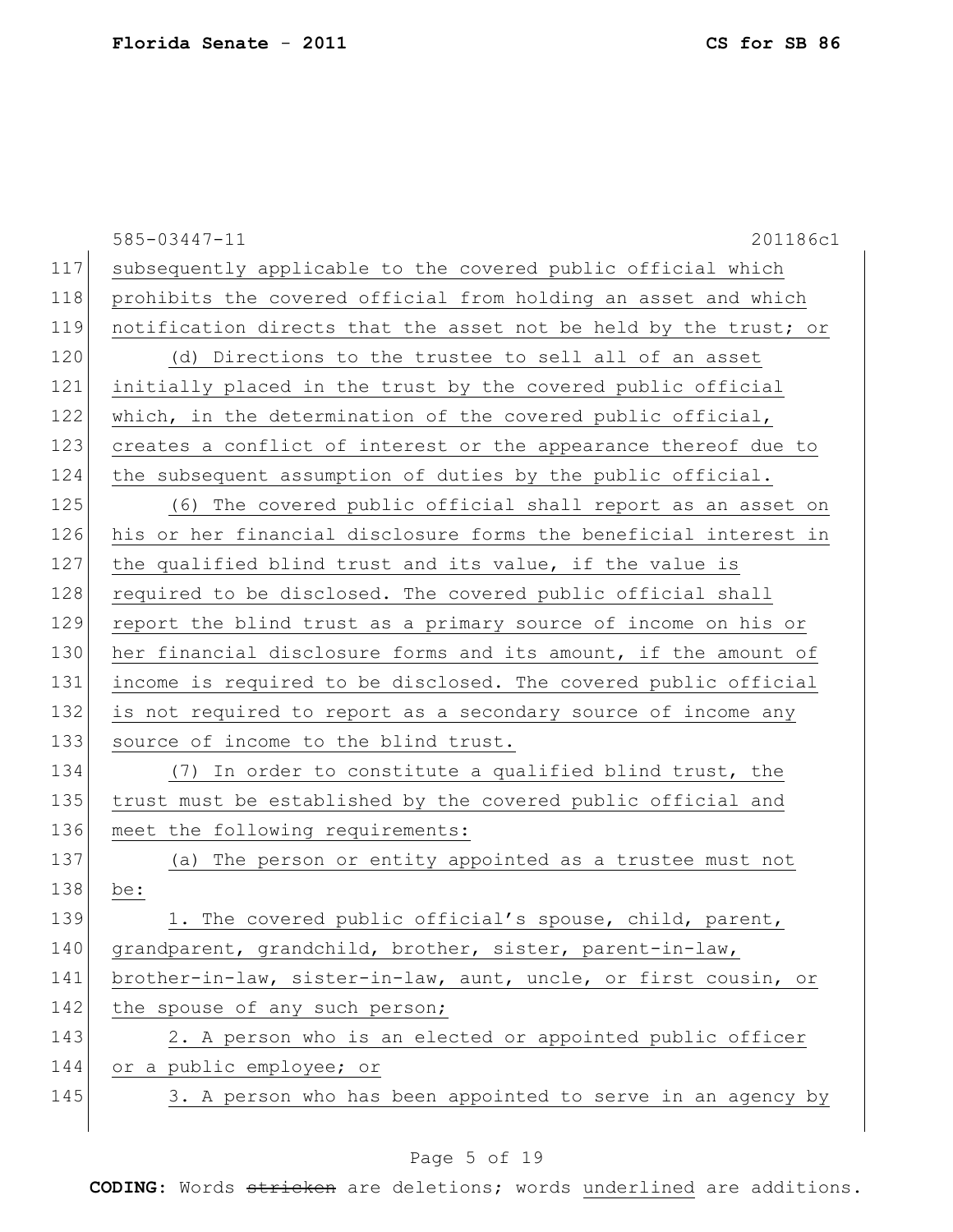|     | 585-03447-11<br>201186c1                                         |
|-----|------------------------------------------------------------------|
| 146 | the covered public official or by a public officer or public     |
| 147 | employee supervised by the covered public official.              |
| 148 | (b) The trust agreement that establishes the trust must:         |
| 149 | 1. Contain a clear statement of its purpose, namely, to          |
| 150 | remove from the grantor control and knowledge of investment of   |
| 151 | trust assets so that conflicts between the grantor's             |
| 152 | responsibilities as a public official and his or her private     |
| 153 | interests will be eliminated;                                    |
| 154 | 2. Give the trustee complete discretion to manage the            |
| 155 | trust, including, but not limited to, the power to dispose of    |
| 156 | and acquire trust assets without consulting or notifying the     |
| 157 | covered public official or any person having a beneficial        |
| 158 | interest in the trust;                                           |
| 159 | 3. Prohibit communication between the trustee and the            |
| 160 | covered public official and any person having a beneficial       |
| 161 | interest in the trust concerning the holdings or sources of      |
| 162 | income of the trust, except amounts of cash value or net income  |
| 163 | or loss, provided that such report may not identify any asset or |
| 164 | holding, and except as provided in this section;                 |
| 165 | 4. Provide that the trust tax return is prepared by the          |
| 166 | trustee or his or her designee and that any information relating |
| 167 | thereto is not disclosed to the covered public official or to    |
| 168 | any other beneficiary, except as provided in this section;       |
| 169 | 5. Permit the trustee to notify the covered public official      |
| 170 | of the date of disposition and value at disposition of any       |
| 171 | original investment or interests in real property to the extent  |
| 172 | required by federal tax law, so that the information can be      |
| 173 | reported on the covered public official's applicable tax         |
| 174 | returns;                                                         |
|     |                                                                  |

# Page 6 of 19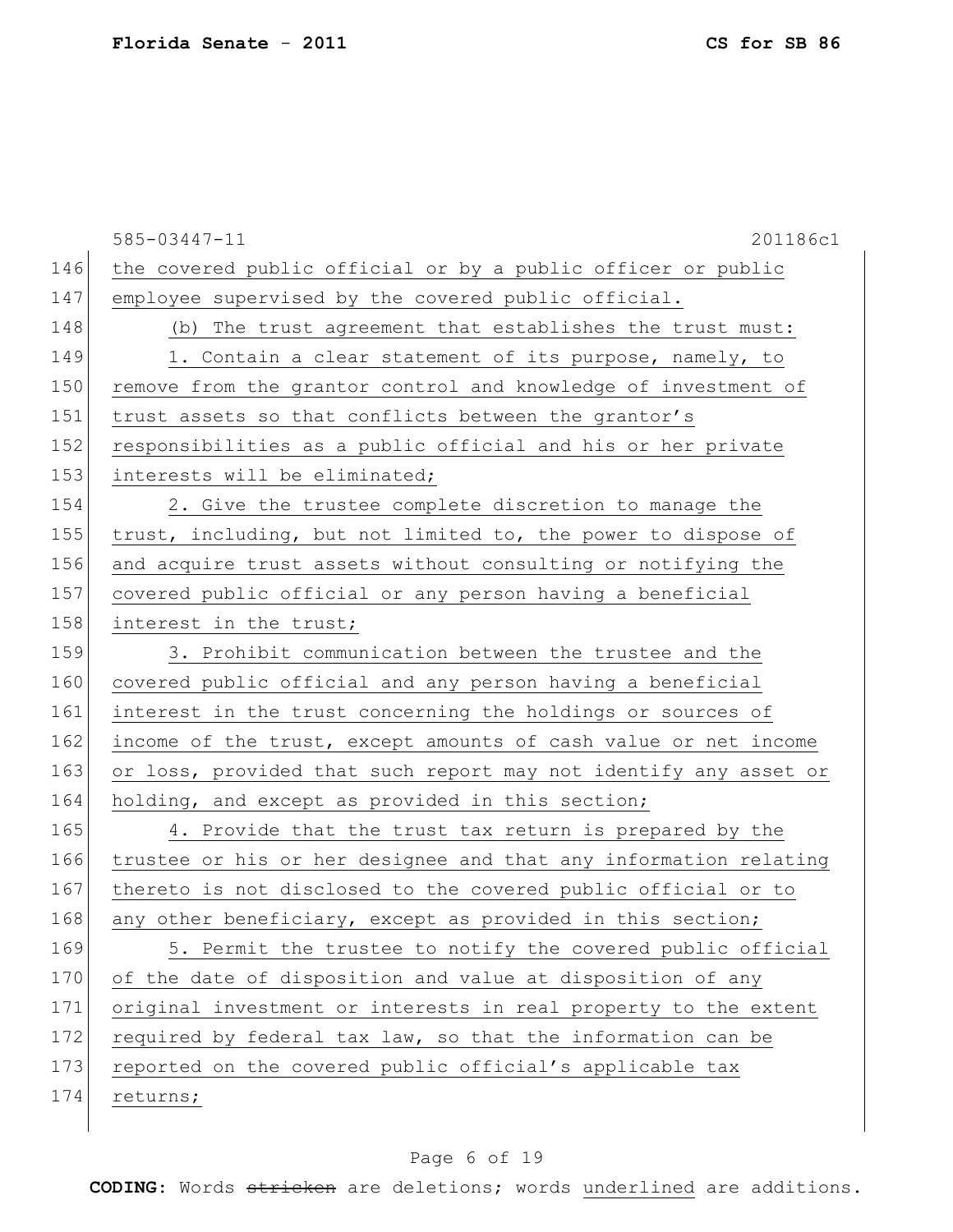585-03447-11 201186c1 175 6. Prohibit the trustee from disclosing to the covered 176 public official and any person having a beneficial interest in 177 the trust any information concerning replacement assets to the 178 trust, except for the minimum tax information that lists only 179 the totals of taxable items from the trust and does not describe 180 the source of individual items of income; 181 7. Prohibit the trustee from investing trust assets in 182 business entities that he or she knows are regulated by or do a 183 significant amount of business with the covered public 184 official's public agency; and  $185$  8. Provide that the trust is not effective until it is 186 approved by the commission. 187 (c) The obligations of the trustee and the official under 188 the trust agreement must be observed by them. 189 (d) The trust shall contain only readily marketable assets. 190 (e) The trust must be approved by the commission as meeting 191 the requirements of this section. 192 (8) A copy of the trust agreement must be filed with the 193 commission within 5 business days after the agreement is 194 executed and must include: 195 (a) A listing of the assets placed in the trust; 196 (b) A statement detailing the date the agreement was 197 executed; 198 (c) The name and address of the trustee; and 199 (d) A separate statement signed by the trustee, under 200 penalty of perjury, certifying that he or she will not reveal 201 any information to the covered public official or any person  $202$  having a beneficial interest in the qualified blind trust, 203 except for information that is authorized under this section,

## Page 7 of 19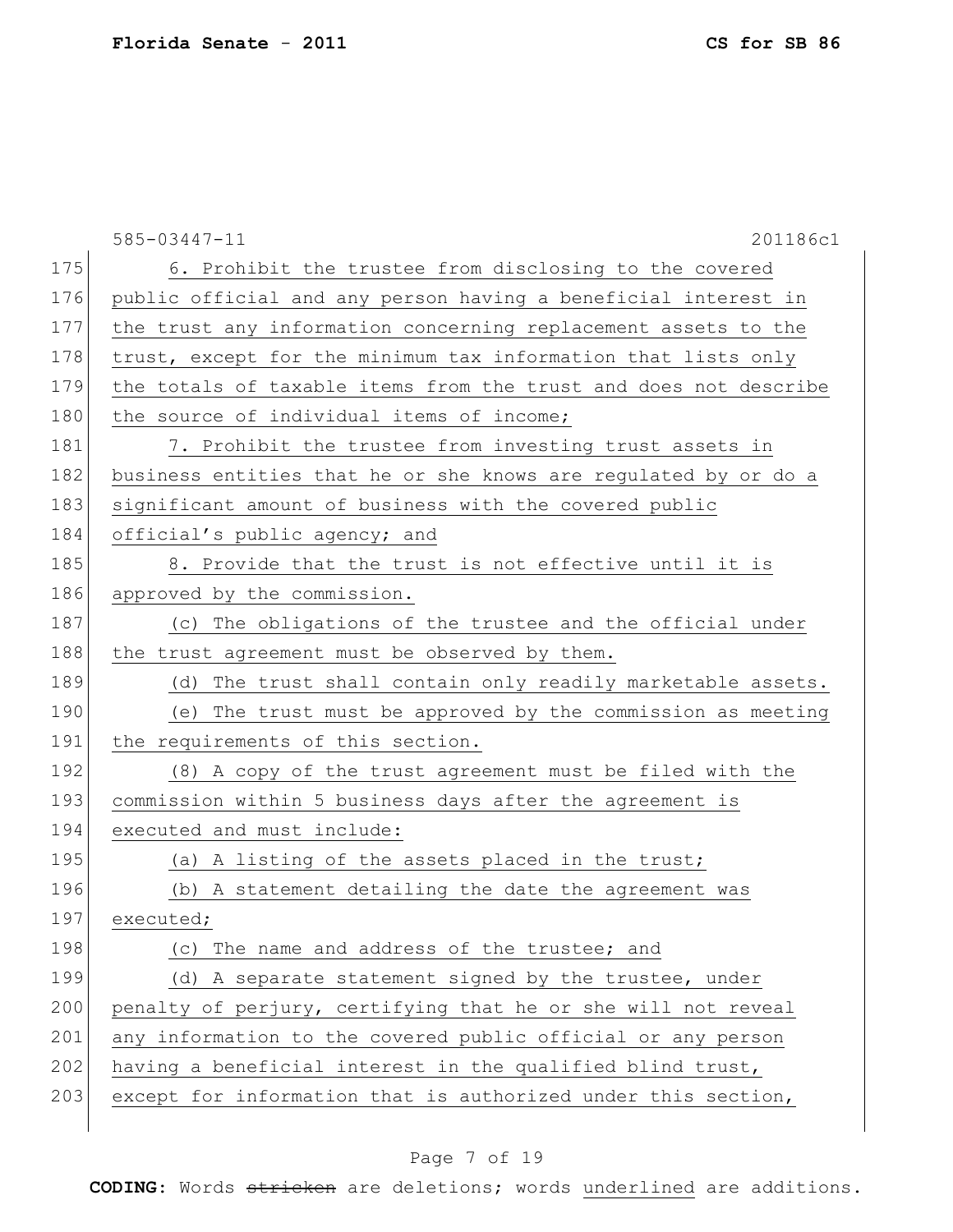585-03447-11 201186c1 204 and that, to the best of the trustee's knowledge, the submitted 205 blind trust agreement complies with this section. 206 (9) If the trust is revoked while the covered public 207 official is a public officer, or if the covered public official 208 learns of any replacement assets that have been added to the 209 trust, the covered public official must file an amendment to his 210 or her most recent financial disclosure statement. The amendment 211 must be filed no later than 60 days after the date of revocation 212 or the addition of the replacement assets. The covered public 213 official must disclose the previously unreported pro rata share 214 of the trust's interests in investments or income deriving from 215 any such investments. For purposes of this section, any replaced 216 asset of which the covered public official learns shall 217 thereafter be treated as though the asset were an original asset 218 of the trust.

# 219 Section 3. Subsection (2) of section 112.3143, Florida 220 Statutes, is amended to read:

221 112.3143 Voting conflicts.-

222 (2) Except as provided in s. 112.31435, no state public 223 officer is prohibited from voting in an official capacity on any 224 matter. However, any state public officer voting in an official  $225$  capacity upon any measure that which would inure to the 226 officer's special private gain or loss; that which he or she 227 knows would inure to the special private gain or loss of any 228 principal by whom the officer is retained or to the parent 229 organization or subsidiary of a corporate principal by which the 230 officer is retained; or that which the officer knows would inure 231 to the special private gain or loss of a relative or business 232 associate of the public officer shall, within 15 days after the

### Page 8 of 19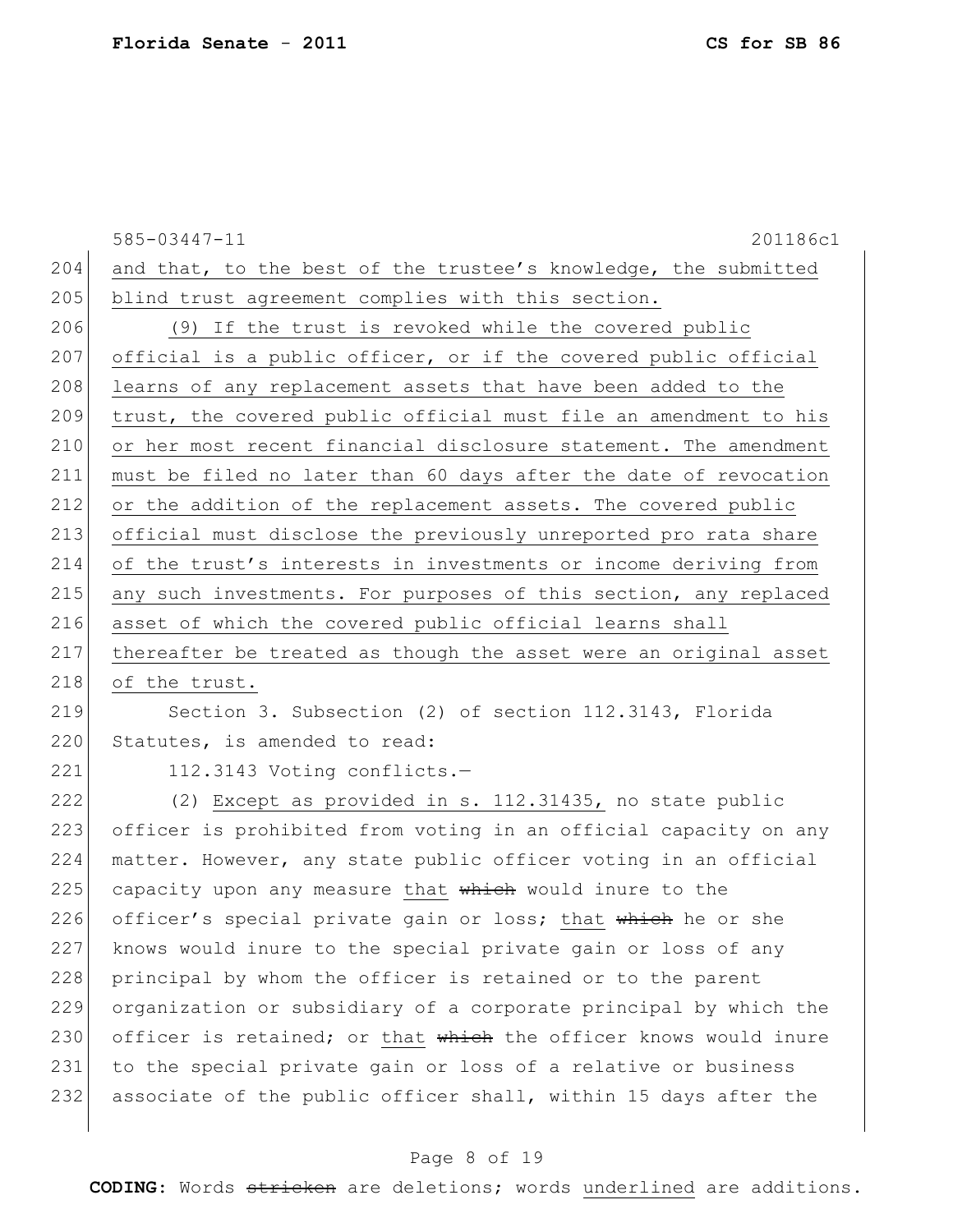|     | 585-03447-11<br>201186c1                                         |
|-----|------------------------------------------------------------------|
| 233 | vote occurs, disclose the nature of his or her interest as a     |
| 234 | public record in a memorandum filed with the person responsible  |
| 235 | for recording the minutes of the meeting, who shall incorporate  |
| 236 | the memorandum in the minutes.                                   |
| 237 | Section 4. Section 112.31435, Florida Statutes, is created       |
| 238 | to read:                                                         |
| 239 | 112.31435 Voting conflicts; state legislators.-                  |
| 240 | (1) As used in this section, the term:                           |
| 241 | (a) "Participate" means any attempt, other than casting a        |
| 242 | vote, to influence the passage, defeat, or amendment of          |
| 243 | legislation by oral or written communication made by a           |
| 244 | legislator or at such legislator's direction.                    |
| 245 | (b) "Relative" means any father, mother, son, daughter,          |
| 246 | husband, wife, brother, sister, father-in-law, mother-in-law,    |
| 247 | son-in-law, or daughter-in-law.                                  |
| 248 | (2) A member of the Legislature may not vote upon or             |
| 249 | participate in any legislation that would inure to his or her    |
| 250 | special private gain or loss or that he or she knows would inure |
| 251 | to the special private gain or loss of his or her relative. The  |
| 252 | member must, before any consideration of the legislation by the  |
| 253 | legislative body of which he or she is a member or any committee |
| 254 | on which the member sits, publicly state to the body or          |
| 255 | committee all of his or her interests in the legislation or all  |
| 256 | of the relative's interests in the legislation which are known   |
| 257 | to the member and, within 15 days after the date on which a vote |
| 258 | on the legislation occurs, disclose the specific nature of those |
| 259 | interests as a public record in a memorandum filed with the      |
| 260 | Secretary of the Senate, if the member is a Senator, or filed    |
| 261 | with the Clerk of the House of Representatives, if the member is |

# Page 9 of 19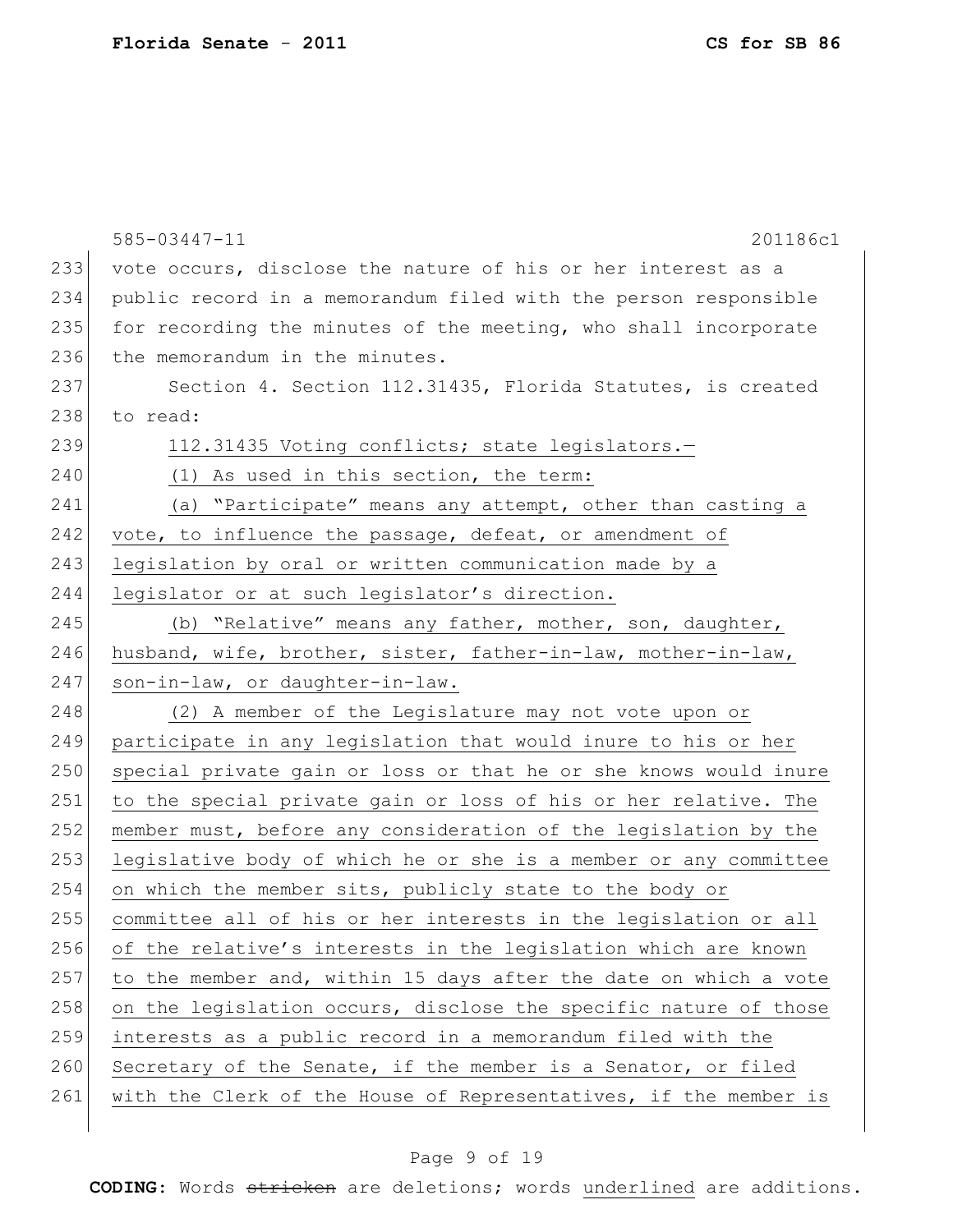585-03447-11 201186c1  $262$  a Representative. The memorandum shall be spread upon the pages  $263$  of the journal of the house of which the legislator is a member. 264 (3) A member of the Legislature may not participate in any 265 legislation that he or she knows would inure to the special 266 private gain or loss of a principal by whom he or she is 267 retained, the parent organization or subsidiary of a corporate 268 principal by which he or she is retained, a business associate, 269 an employer, or a board upon which the member sits. The member  $270$  must, before any consideration of the legislation by the 271 legislative body of which he or she is a member or any committee 272 on which the member sits, publicly state to the body or 273 committee all of the interests in the legislation of such 274 principals, parent organizations or subsidiaries of a corporate 275 principal, business associates, employers, or boards which are 276 known to the member and, within 15 days after the date on which  $277$  a vote on the legislation occurs, disclose the specific nature 278 of those interests as a public record in a memorandum filed with 279 the Secretary of the Senate, if the member is a Senator, or 280 filed with the Clerk of the House of Representatives, if the 281 | member is a Representative. The memorandum shall be spread upon 282 the pages of the journal of the house of which the legislator is 283 a member. 284 (4) A member of the Legislature shall vote on the annual 285 General Appropriations Act and disclose any conflict that he or  $286$  she may have with a line-item appropriation contained in that 287 act. 288 Section 5. Section 112.324, Florida Statutes, is amended to 289 read: 290 112.324 Procedures on complaints of violations; public

#### Page 10 of 19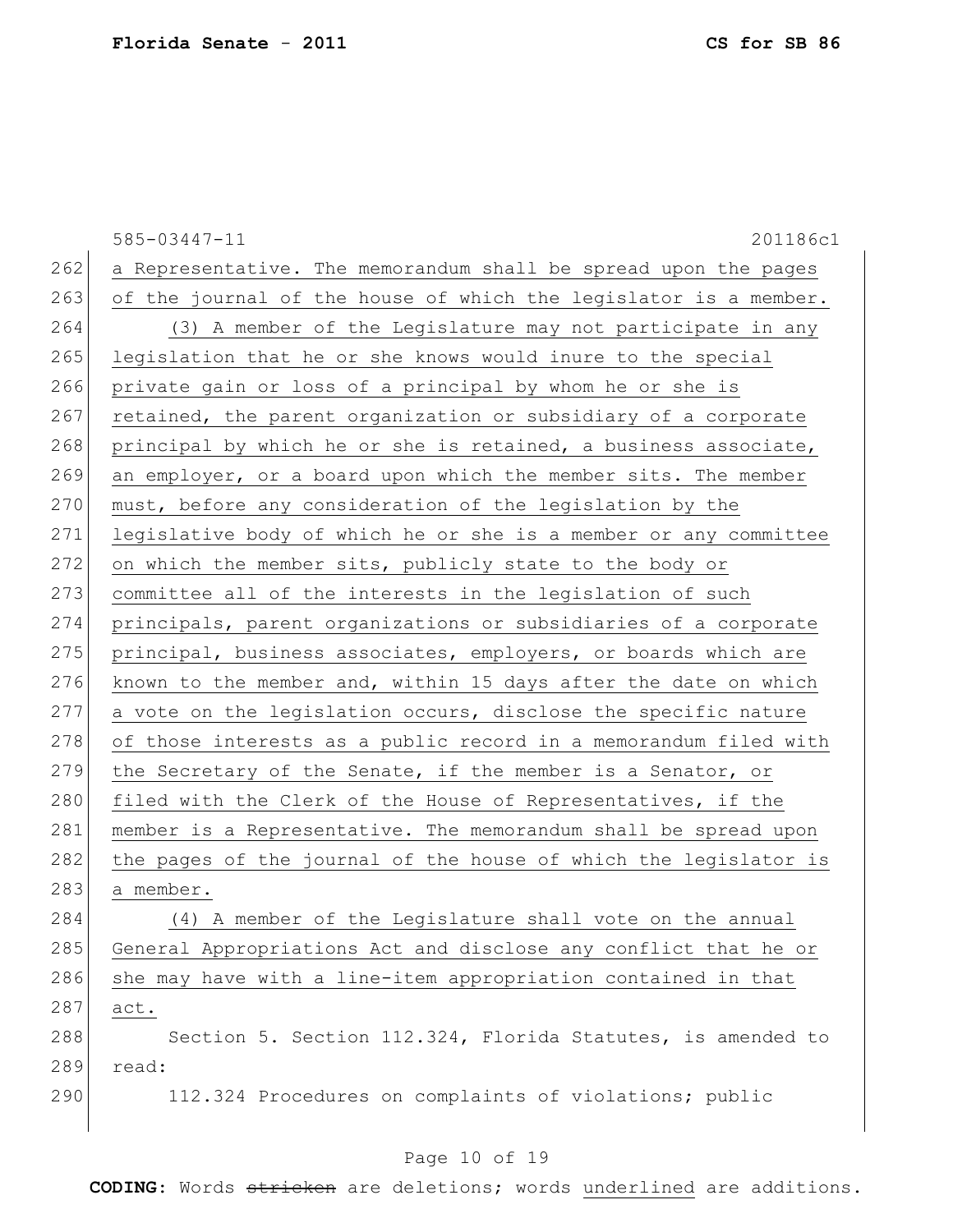|     | 585-03447-11<br>201186c1                                         |
|-----|------------------------------------------------------------------|
| 291 | records and meeting exemptions.-                                 |
| 292 | (1) Upon a written complaint executed on a form prescribed       |
| 293 | by the commission and signed under oath or affirmation by any    |
| 294 | person, The commission shall investigate any alleged violation   |
| 295 | of this part or any other alleged breach of the public trust     |
| 296 | within the jurisdiction of the commission as provided in s.      |
| 297 | 8(f), Art. II of the State Constitution in accordance with       |
| 298 | procedures set forth herein:-                                    |
| 299 | (a) Upon a written complaint executed on a form prescribed       |
| 300 | by the commission and signed under oath or affirmation by any    |
| 301 | person;                                                          |
| 302 | (b) Upon receipt of reliable and publicly disseminated           |
| 303 | information that seven members of the commission deem sufficient |
| 304 | to indicate a breach of the public trust, except that commission |
| 305 | staff may not undertake a formal investigation other than the    |
| 306 | collection of publicly disseminated information before a         |
| 307 | determination of sufficiency by the commission; or               |
| 308 | (c) Upon receipt of a written referral of a possible             |
| 309 | violation of this part or other possible breach of the public    |
| 310 | trust from the Governor, the Chief Financial Officer, a state    |
| 311 | attorney, the executive director of the Department of Law        |
| 312 | Enforcement, or the statewide prosecutor, which seven members of |
| 313 | the commission deem sufficient to indicate a breach of the       |
| 314 | public trust.                                                    |
| 315 |                                                                  |
| 316 | Within 5 days after the commission receives receipt of a         |
| 317 | complaint or after the commission determines that the            |
| 318 | information or referral received is sufficient by the            |
| 319 | commission, a copy shall be transmitted to the alleged violator. |
|     |                                                                  |

# Page 11 of 19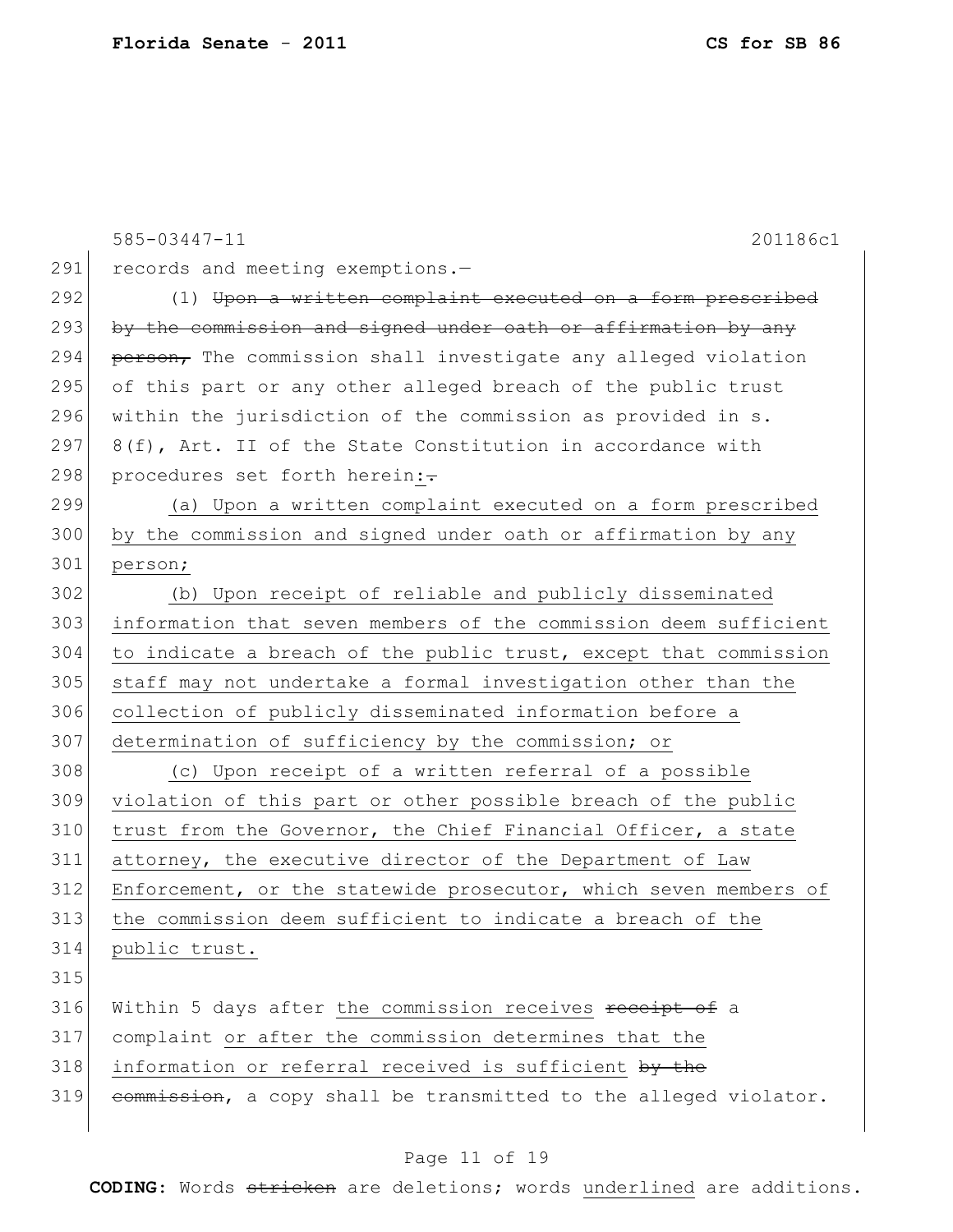585-03447-11 201186c1 (2)(a) The complaint and records relating to the complaint or to any preliminary investigation or the commission's 322 determination regarding the information or the referral, as 323 provided in this section, held by the commission or its agents, by a Commission on Ethics and Public Trust established by any county defined in s. 125.011(1) or by any municipality defined in s. 165.031, or by any county or municipality that has established a local investigatory process to enforce more stringent standards of conduct and disclosure requirements as provided in s. 112.326 are confidential and exempt from the 330 provisions of s. 119.07(1) and s. 24(a), Art. I of the State Constitution.

332 (b) Any proceeding conducted by the commission, a 333 Commission on Ethics and Public Trust, or a county or 334 municipality that has established such local investigatory 335 process, pursuant to a complaint, information, or referral as 336 provided in this section, or a preliminary investigation, is 337 exempt from the provisions of s. 286.011, s. 24(b), Art. I of 338 the State Constitution, and s. 120.525.

 $339$  (c)1. The exemptions in paragraphs (a) and (b) apply until 340 the complaint is dismissed as legally insufficient, until the 341 alleged violator requests in writing that such records and 342 proceedings be made public, until the commission determines that 343 it will not investigate the complaint or referral, or until the 344 commission, a Commission on Ethics and Public Trust, or a county 345 or municipality that has established such local investigatory 346 process determines, based on such investigation, whether 347 probable cause exists to believe that a violation has occurred. 348 2. In no event shall A complaint under this part against a

#### Page 12 of 19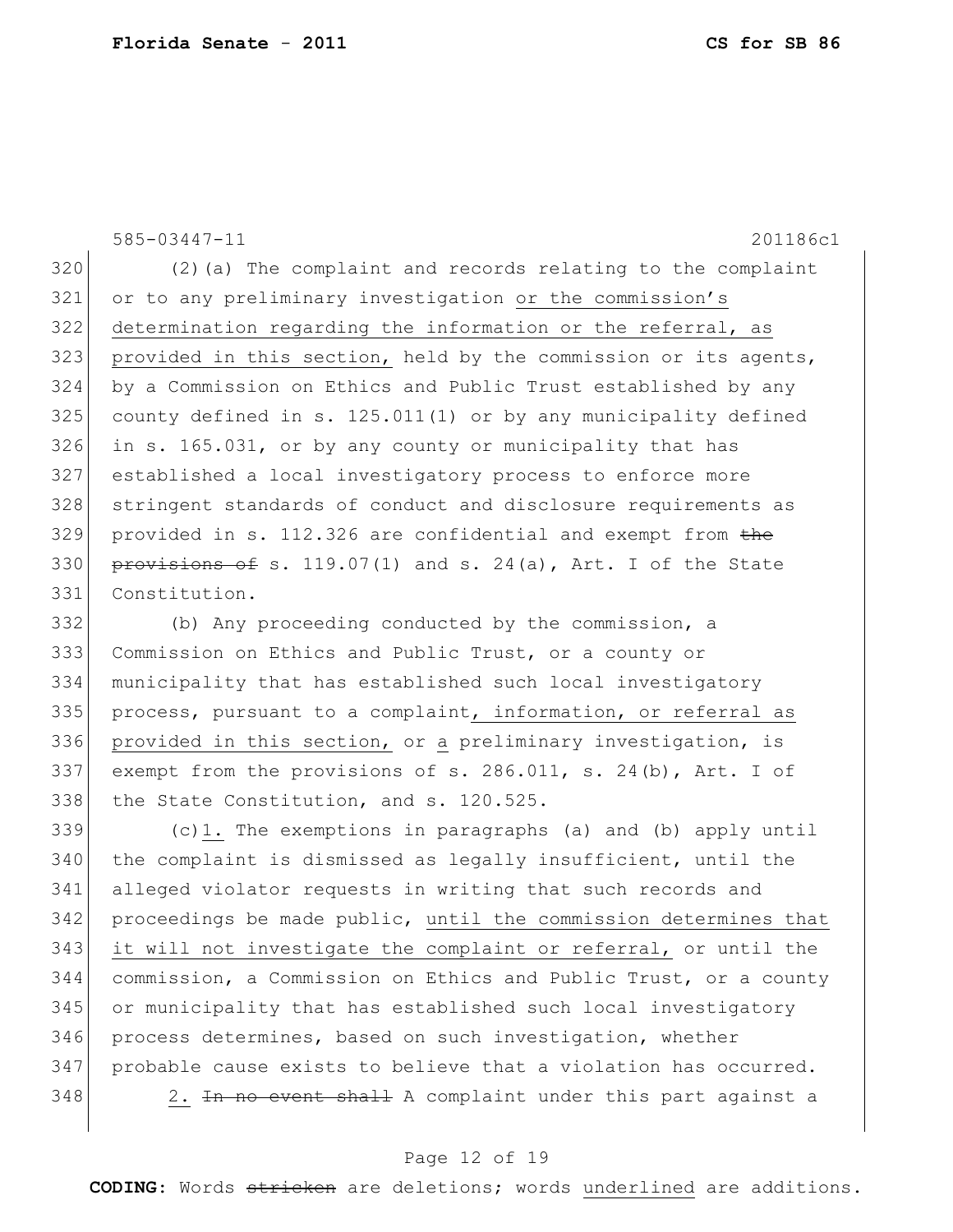585-03447-11 201186c1 candidate in any general, special, or primary election may not 350 be filed and  $\theta$  any intention of filing such a complaint may not be disclosed on the day of any such election or within the 5 days immediately preceding the date of the election. 3. The confidentiality requirements of this section do not prohibit the commission or its staff from sharing investigative information with criminal investigative agencies. (d) This subsection is subject to the Open Government 357 Sunset Review Act in accordance with  $s$ . 119.15 and shall stand 358 repealed on October 2, 2016 , unless reviewed and saved from 359 repeal through reenactment by the Legislature. (3) A preliminary investigation shall be undertaken by the commission of each legally sufficient complaint, information, or referral over which the commission has jurisdiction to determine whether there is probable cause to believe that a violation has 364 occurred. If, upon completion of the preliminary investigation, the commission finds no probable cause to believe that this part has been violated or that any other breach of the public trust has been committed, the commission shall dismiss the complaint or proceeding with the issuance of a public report to the complainant and the alleged violator, stating with particularity its reasons for dismissal of the complaint. At that time, the complaint, the proceeding, and all materials relating to the 372 complaint and proceeding shall become a matter of public record. If the commission finds from the preliminary investigation probable cause to believe that this part has been violated or 375 that any other breach of the public trust has been committed, it 376 shall so notify the complainant and the alleged violator in 377 | writing. The Such notification and all documents made or

#### Page 13 of 19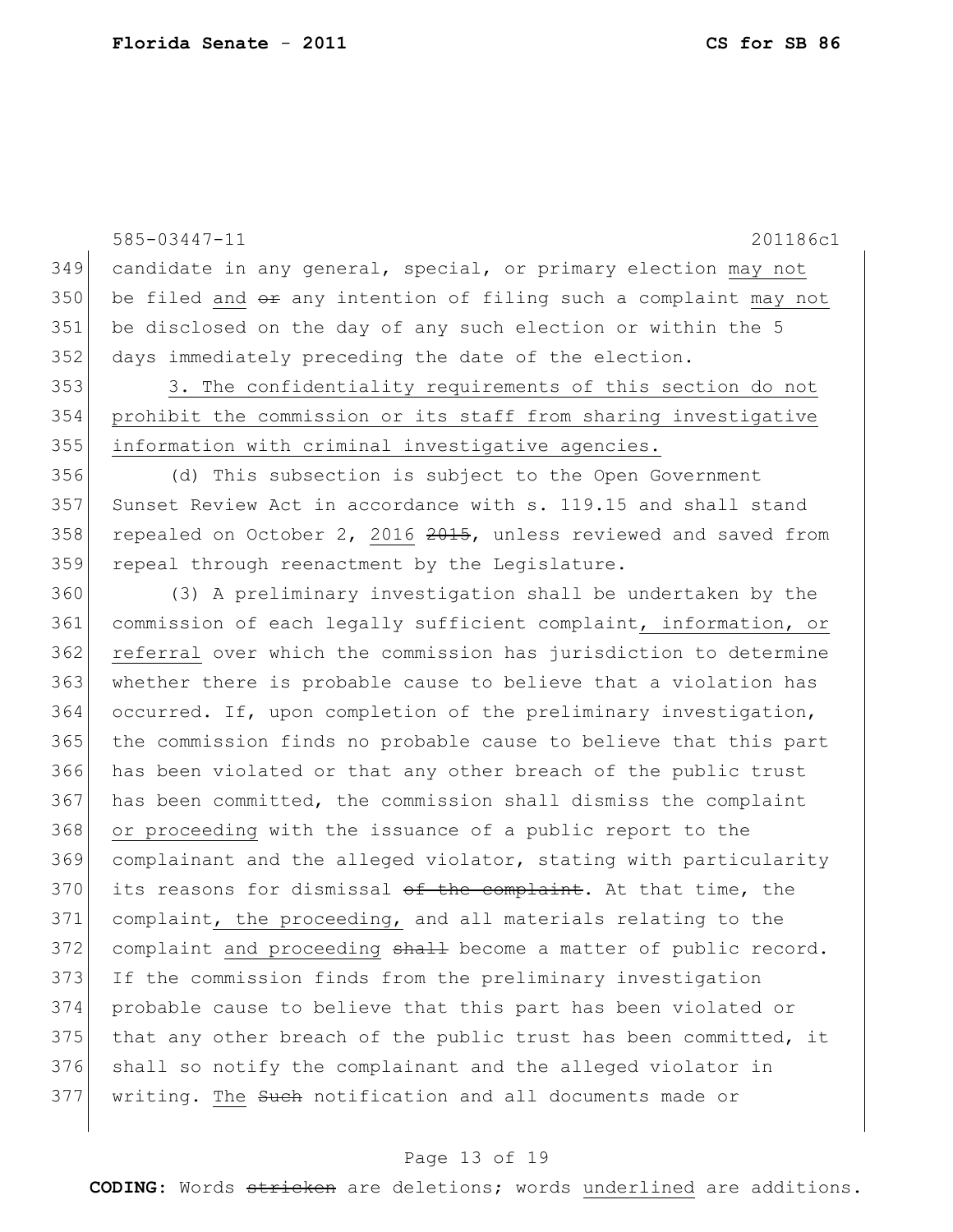585-03447-11 201186c1 378 received in the disposition of the complaint or proceeding shall then become public records. Upon request submitted to the 380 commission in writing, any person who the commission finds probable cause to believe has violated any provision of this part or has committed any other breach of the public trust shall be entitled to a public hearing. Such person shall be deemed to have waived the right to a public hearing if the request is not 385 received within 14 days following the mailing of the probable 386 cause notification required by this subsection. However, the 387 commission may on its own motion, require a public hearing, may conduct such further investigation as it deems necessary, and may enter into such stipulations and settlements as it finds to be just and in the best interest of the state. The commission is without jurisdiction to, and no respondent may voluntarily or 392 involuntarily, enter into a stipulation or settlement which imposes any penalty, including, but not limited to, a sanction or admonition or any other penalty contained in s. 112.317. Penalties shall be imposed only by the appropriate disciplinary authority as designated in this section.

 $397$  (4) If, in cases pertaining to members of the Legislature, 398 upon completion of a full and final investigation by the 399 commission, the commission finds that there has been a violation 400 of this part or of any provision of s. 8, Art. II of the State 401 Constitution, the commission shall forward a copy of the 402 complaint, information, or referral and its findings by 403 certified mail to the President of the Senate or the Speaker of 404 the House of Representatives, whichever is applicable, who shall 405 refer the matter complaint to the appropriate committee for 406 investigation and action which shall be governed by the rules of

#### Page 14 of 19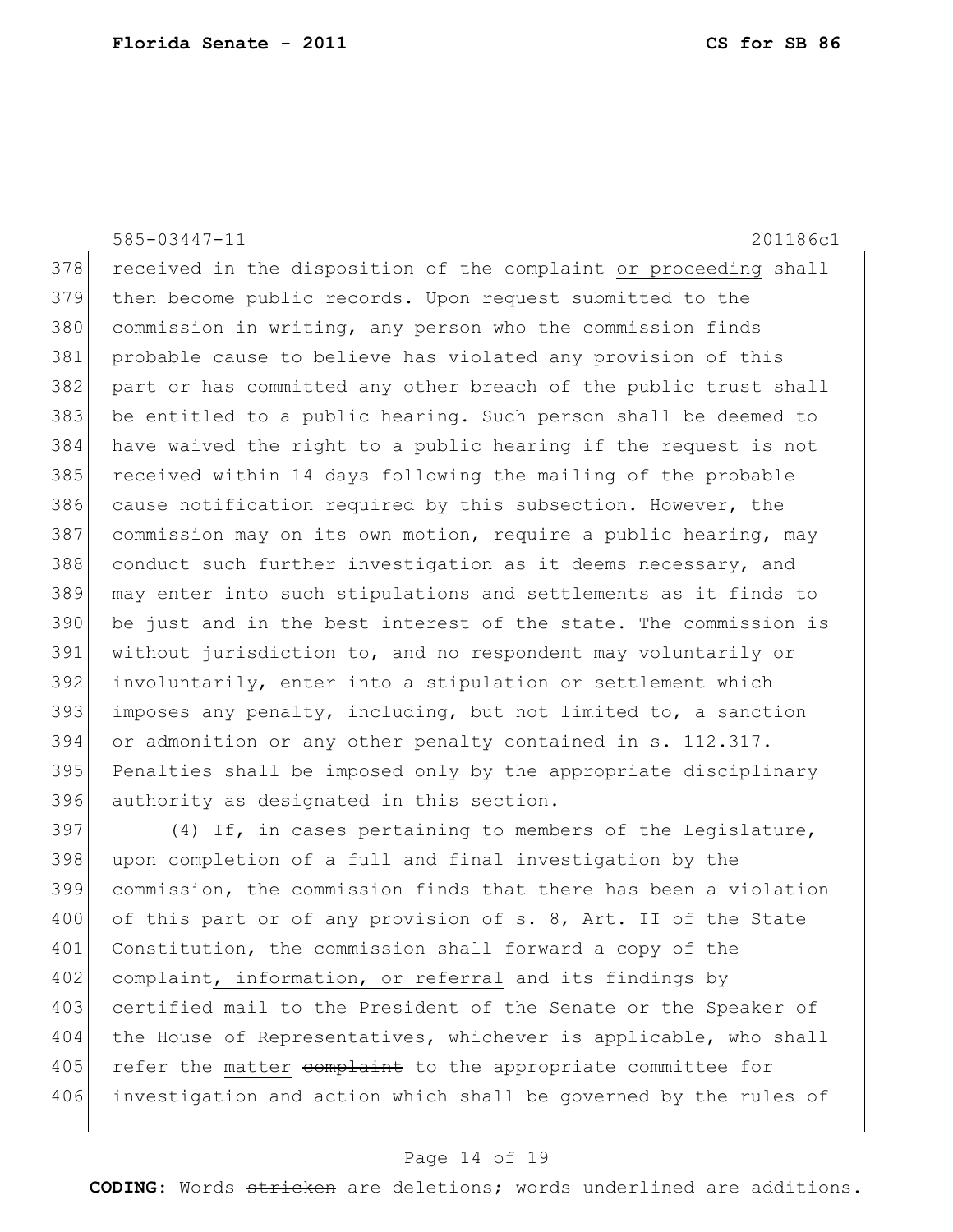585-03447-11 201186c1  $407$  its respective house. It is  $shall$  be the duty of the committee 408 to report its final action upon the matter complaint to the 409 commission within 90 days of the date of transmittal to the 410 respective house. Upon request of the committee, the commission 411 shall submit a recommendation as to what penalty, if any, should 412 be imposed. In the case of a member of the Legislature, the 413 house in which the member serves shall have the power to invoke 414 the penalty provisions of this part.  $415$  (5) If, in cases pertaining to complaints against 416 impeachable officers, upon completion of a full and final 417 investigation by the commission, the commission finds that there 418 has been a violation of this part or of any provision of  $s. 8$ , 419 Art. II of the State Constitution, and the commission finds that 420 the violation may constitute grounds for impeachment, the 421 commission shall forward a copy of the complaint, information, 422 or referral and its findings by certified mail to the Speaker of 423 the House of Representatives, who shall refer the matter 424 complaint to the appropriate committee for investigation and 425 action which shall be governed by the rules of the House of 426 Representatives. It is shall be the duty of the committee to 427 report its final action upon the matter complaint to the 428 commission within 90 days of the date of transmittal. 429 (6) If the commission finds that there has been a violation 430 of this part or of any provision of s. 8, Art. II of the State 431 Constitution by an impeachable officer other than the Governor, 432 and the commission recommends public censure and reprimand,

433 forfeiture of a portion of the officer's salary, a civil 434 penalty, or restitution, the commission shall report its 435 findings and recommendation of disciplinary action to the

#### Page 15 of 19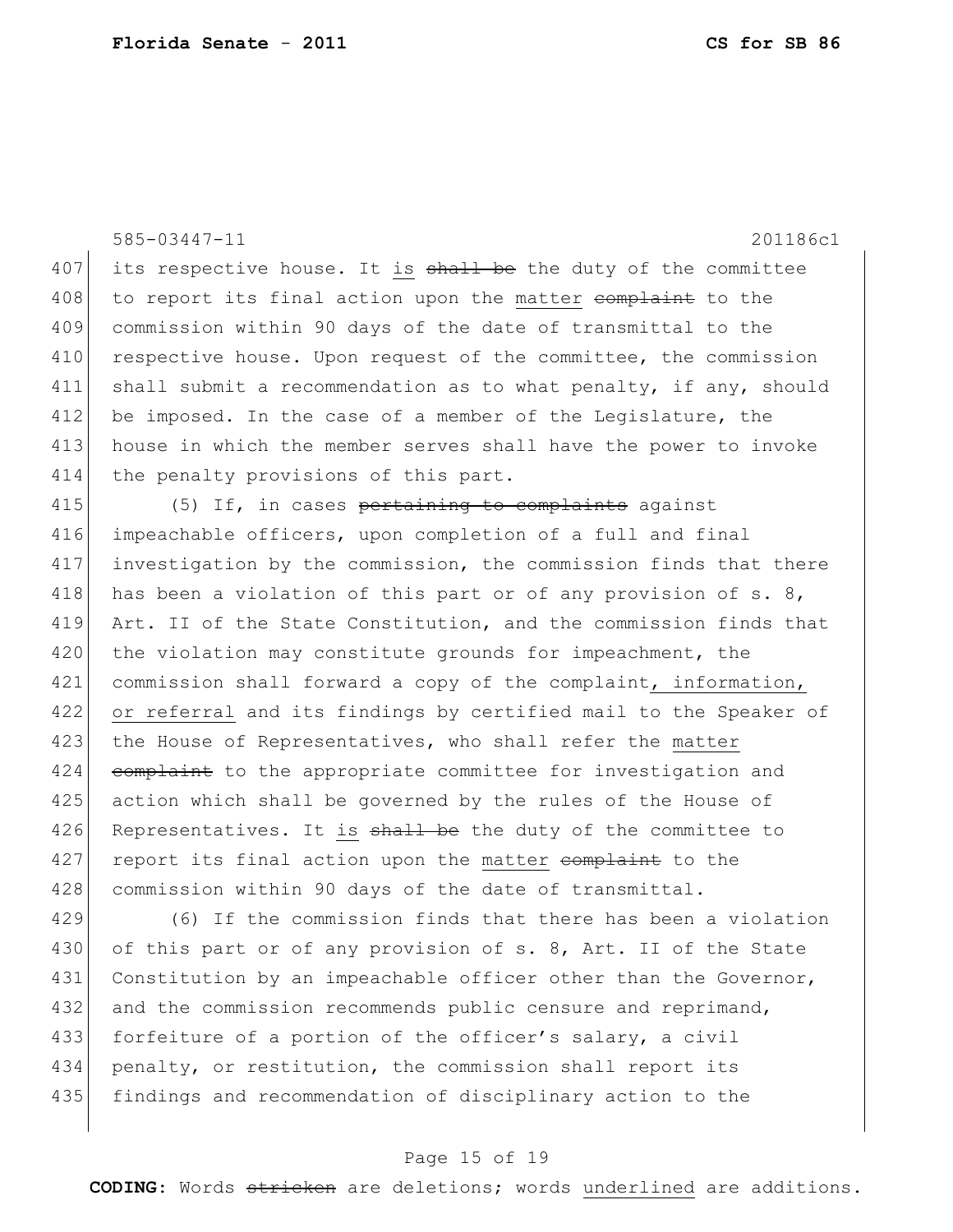437 provisions of this part.

585-03447-11 201186c1 436 Governor, who shall have the power to invoke the penalty

438 (7) If the commission finds that there has been a violation 439 of this part or of any provision of s. 8, Art. II of the State 440 Constitution by the Governor, and the commission recommends 441 public censure and reprimand, forfeiture of a portion of the 442 Governor's salary, a civil penalty, or restitution, the 443 commission shall report its findings and recommendation of 444 disciplinary action to the Attorney General, who shall have the 445 power to invoke the penalty provisions of this part.

446 (8) If, in cases pertaining to complaints other than 447 complaints against impeachable officers or members of the 448 Legislature, upon completion of a full and final investigation 449 by the commission, the commission finds that there has been a 450 violation of this part or of s. 8, Art. II of the State 451 Constitution, it shall be the duty of the commission to report 452 its findings and recommend appropriate action to the proper 453 disciplinary official or body as follows, and such official or 454 body shall have the power to invoke the penalty provisions of 455 this part, including the power to order the appropriate 456 elections official to remove a candidate from the ballot for a 457 violation of s. 112.3145 or s. 8(a) and (i), Art. II of the 458 State Constitution:

459 (a) The President of the Senate and the Speaker of the 460 House of Representatives, jointly, in any case concerning the 461 Public Counsel, members of the Public Service Commission, 462 members of the Public Service Commission Nominating Council, the 463 Auditor General, the director of the Office of Program Policy 464 Analysis and Government Accountability, or members of the

#### Page 16 of 19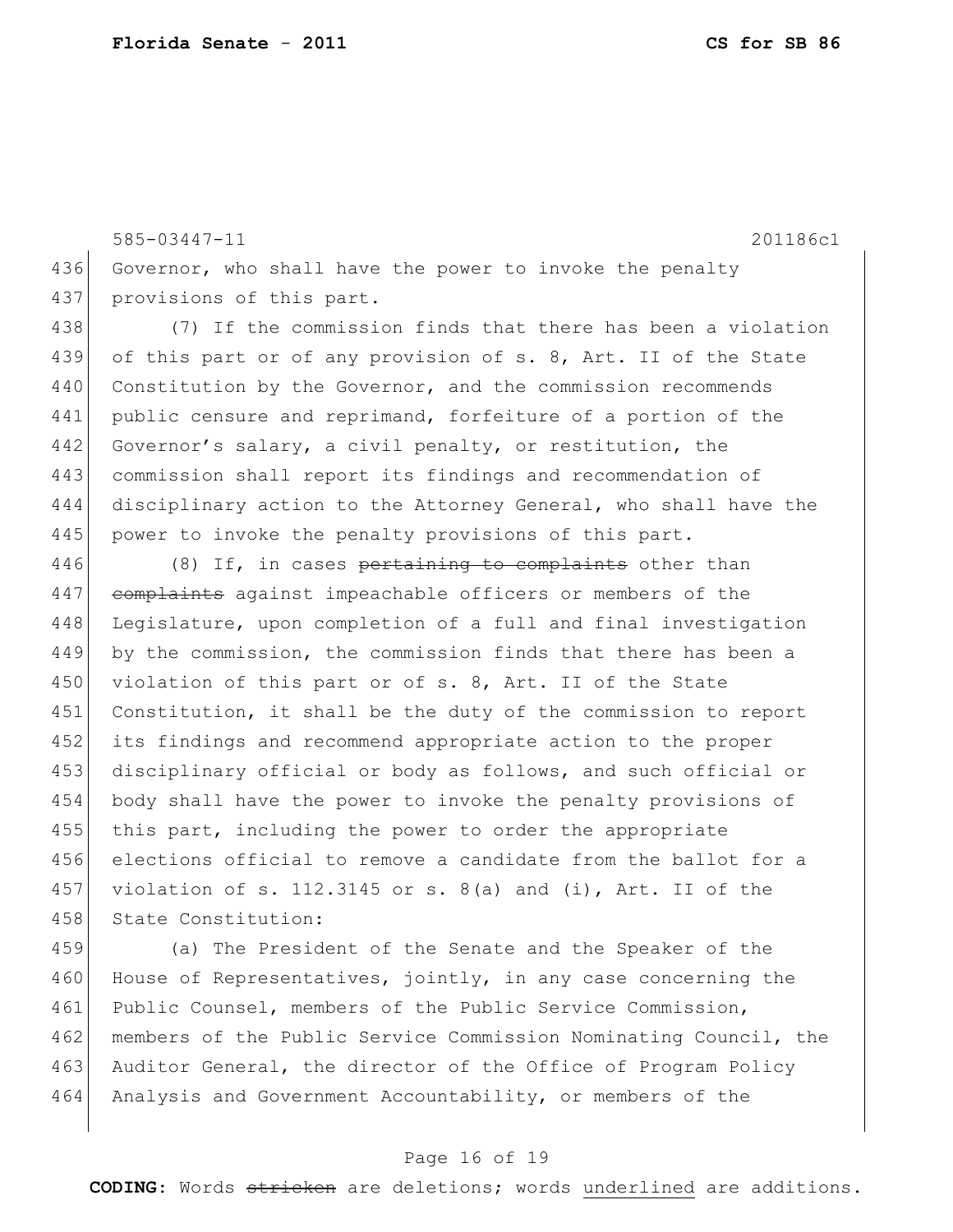585-03447-11 201186c1 465 Legislative Committee on Intergovernmental Relations. 466 (b) The Supreme Court, in any case concerning an employee 467 of the judicial branch. 468 (c) The President of the Senate, in any case concerning an 469 employee of the Senate; the Speaker of the House of 470 Representatives, in any case concerning an employee of the House 471 of Representatives; or the President and the Speaker, jointly, 472 in any case concerning an employee of a committee of the 473 Legislature whose members are appointed solely by the President 474 and the Speaker or in any case concerning an employee of the 475 Public Counsel, Public Service Commission, Auditor General, 476 Office of Program Policy Analysis and Government Accountability, 477 or Legislative Committee on Intergovernmental Relations.

478 (d) Except as otherwise provided by this part, the 479 Governor, in the case of any other public officer, public 480 employee, former public officer or public employee, candidate or 481 former candidate, or person who is not a public officer or 482 employee, other than lobbyists and lobbying firms under s. 483 112.3215 for violations of s. 112.3215.

484 (e) The President of the Senate or the Speaker of the House 485 of Representatives, whichever is applicable, in any case 486 concerning a former member of the Legislature who has violated a 487 provision applicable to former members or whose violation 488 occurred while a member of the Legislature.

489 (9) In addition to reporting its findings to the proper 490 disciplinary body or official, the commission shall report these 491 findings to the state attorney or any other appropriate official 492 or agency having authority to initiate prosecution when 493 violation of criminal law is indicated.

#### Page 17 of 19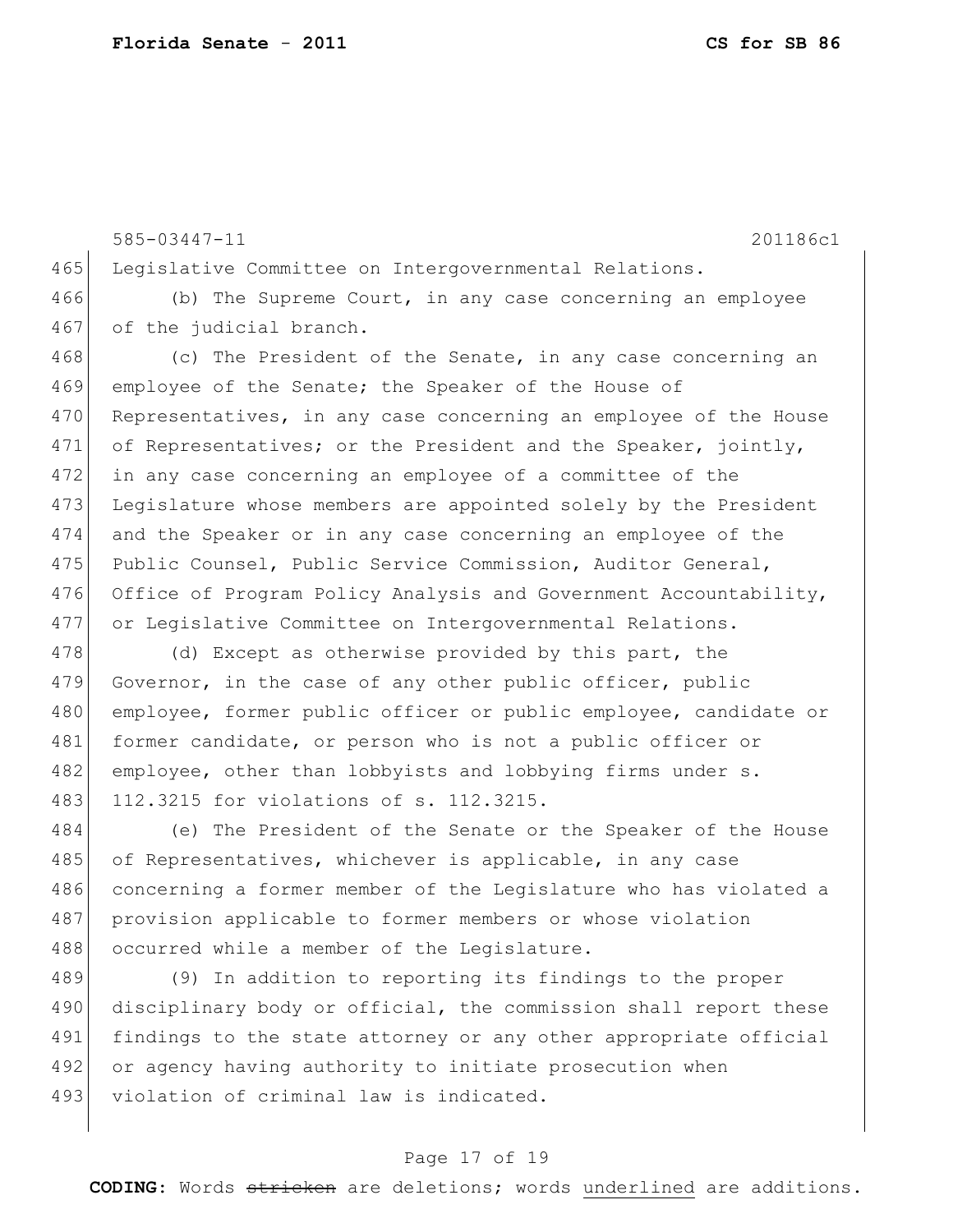585-03447-11 201186c1

494 (10) Notwithstanding the foregoing procedures of this 495 section, a sworn complaint against any member or employee of the 496 Commission on Ethics for violation of this part or of s. 8, Art. 497 II of the State Constitution shall be filed with the President 498 of the Senate and the Speaker of the House of Representatives. 499 Each presiding officer shall, after determining that there are 500 sufficient grounds for review, appoint three members of their 501 respective bodies to a special joint committee who shall 502 investigate the complaint. The members shall elect a chair from 503 among their number. If the special joint committee finds 504 insufficient evidence to establish probable cause to believe a 505 violation of this part or of s. 8, Art. II of the State 506 Constitution has occurred, it shall dismiss the complaint. If, 507 upon completion of its preliminary investigation, the committee 508 finds sufficient evidence to establish probable cause to believe 509 a violation has occurred, the chair thereof shall transmit such 510 findings to the Governor who shall convene a meeting of the 511 Governor, the President of the Senate, the Speaker of the House 512 of Representatives, and the Chief Justice of the Supreme Court 513 to take such final action on the complaint as they shall deem 514 appropriate, consistent with the penalty provisions of this 515 part. Upon request of a majority of the Governor, the President 516 of the Senate, the Speaker of the House of Representatives, and 517 the Chief Justice of the Supreme Court, the special joint 518 committee shall submit a recommendation as to what penalty, if 519 any, should be imposed.

520 (11) Notwithstanding the provisions of subsections  $(1)-(8)$ , 521 the commission may, at its discretion, dismiss any complaint, 522 information, or referral at any stage of disposition should it

#### Page 18 of 19